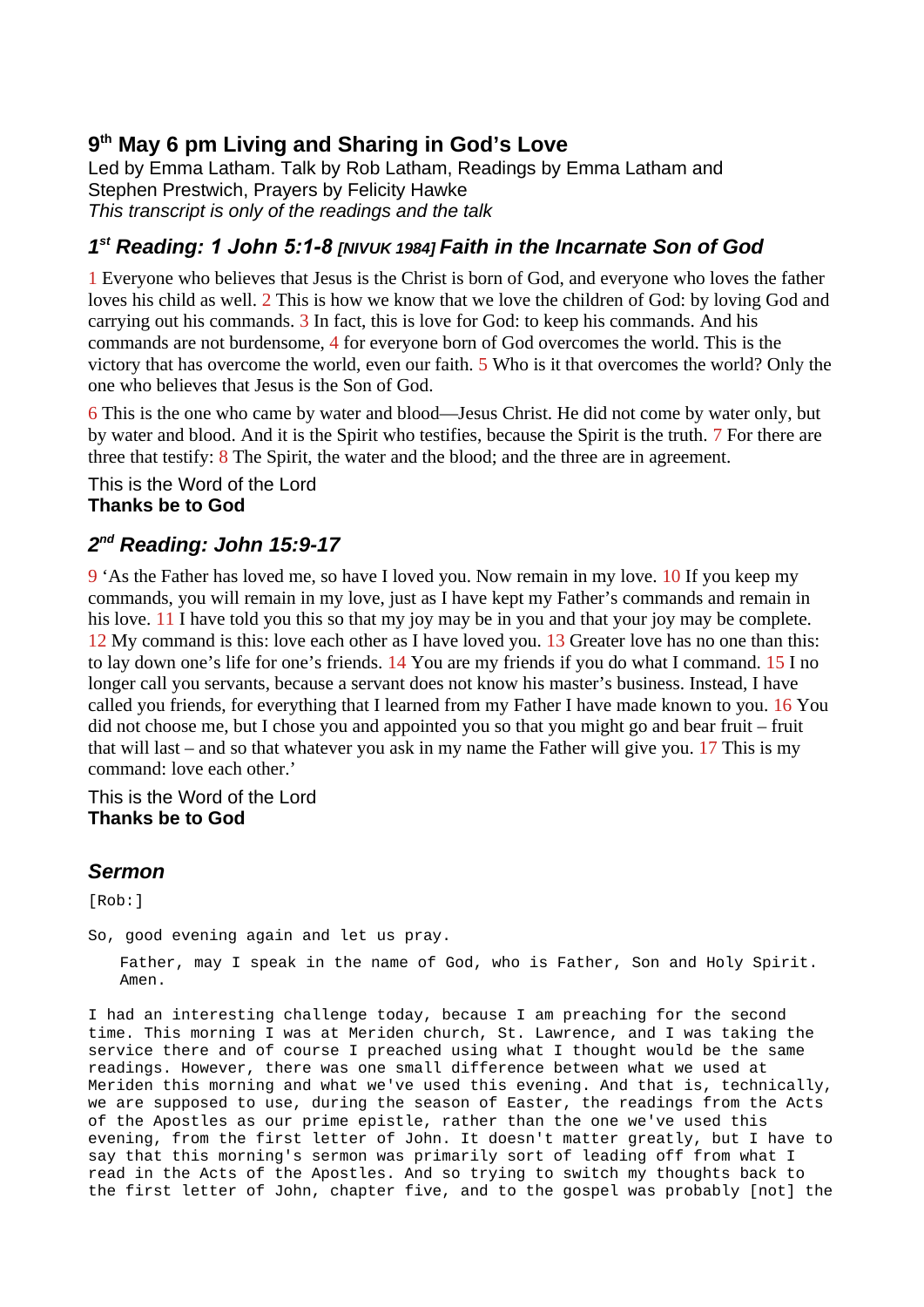easiest of things. I mean I faced a number of tricky things which I hope I've overcome, you'll have to judge that for yourselves.

The first is that, in some senses, the first reading, we could take the gospel as kind of taking us back to Passiontide: those famous words of Jesus that noone has love greater than this, that he lay down his life for his friends, immediately take us back to Jesus and His sacrifice on the Cross, and you don't have to take my word for it because that's the opinion of the congregation at Meriden this morning as well.

But in the Easter season, I can sometimes think that we actually get too much hung up with painting pictures around the Cross, and maybe thinking about our salvation when we should be more clearly proclaiming the Resurrection, because it is the Easter season, and in the Easter season we cry, "Hallelujah! Christ is risen!" "He is risen indeed. Hallelujah!" And that should be our principal focus. But it does lead me to question, though, why is it that we have to have these Acts of the Apostles readings? It's been lovely, of course, though they've now come to the end, to follow Andrew and Michelle and Denise on Wednesday, as they've shared and unpacked the whole of the Acts of the Apostles for us in successive weeks. But the reason why we have them as Easter readings, I think is very simple. And I'm sure this was mentioned in the Bible study programmes that we've had. And that is simply that Acts of the Apostles is not just the story of the early church, it can also be seen as the work of the Holy Spirit in the lives of the believers as the church is built, but it also it gives us a very clear picture of what the Resurrection life that is to be lived by us believers, what it actually contains, and that actually it's full of examples of people filled with the Spirit, who are living very clearly the Resurrection life of Jesus, right there in the midst of the people which they are connecting with. And therefore, it's very clear evidence, beyond the empty tomb, beyond the appearances of Jesus, it's very clear evidence that the Resurrection is real, that Jesus is alive, because His people clearly behave in a manner that they would not, if it were not true. And for that reason, the Acts of the Apostles is one of my favourite books in the Bible, because it has this constancy: an inspiration for us all to live a life that reflects the life of Jesus.

So, in a sense, I'd like, with that background, to turn briefly to the gospel again, and to 1 John 5, and actually view it, not as though we were thinking about the readings in the light of the Cross, and Jesus laying down His life, but perhaps rather more of what the implications are, if we are Christians like the people, like the apostles in the Acts of the Apostles, actually seeking to live out the life of Jesus here and now today.

Well we can't go very far, can we, in the gospel, without really anchoring it in what one of the verses I've already spoken about. The key passage is clearly those verses $1$  which says this:

12 "This is my commandment, that you love one another as I have loved you. 13 No one has greater love than this, to lay down one's life for one's friends.

I think it's very important to realise that the context, the immediate context of these words is the teaching that Jesus gives when he says that His Father is the gardener, and He is the vinedresser. And that He is the Living vine, and that, to abide in God, and to live our Christian life, we must abide in Him, so that in His love and tender care, He can ensure that we will live lives as fruitful as it possibly could be. That means not only subjecting ourselves to the pruning that comes when the dead issues and the lifeless parts of us have to be pruned away, but also to that pruning when we think we're abounding in goodness and abounding in rewards and blessings from the Lord, and actually even some of that is cut away, because Jesus says it's about us bearing even more fruit.

<span id="page-1-0"></span><sup>1</sup> John 15:12-13 [NRSV]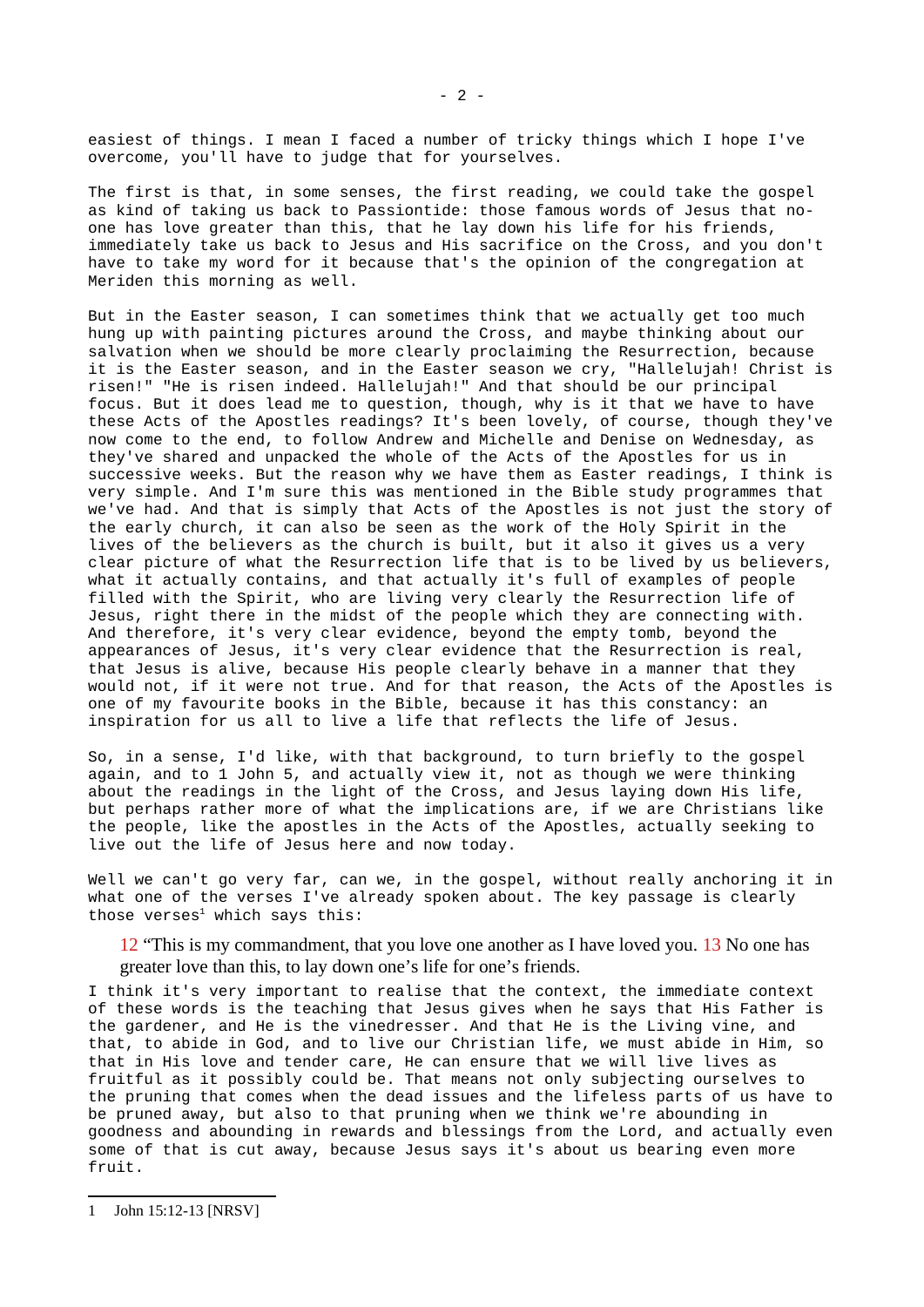I remember once in a service a long while ago, preaching with my father present. And I turned to him and asked for him to corroborate something that I was saying. It was about pruning. And I said to my dad, "Isn't it true that actually if you prune plants, roses, whatever they might be, you do it as hard as you possibly can?" thinking that my dad would say, "Oh, yes, that's fine." Well he's much more of a gardener than I am, and his response was, "Well, it depends what you're pruning." Well, in this instance, of course, we're talking about us being pruned, as part of our continual life with Jesus, and in the kingdom of God.

You see, it's very easy to turn the biblical passages into lovey-dovey examples of how we can trust and believe in the God of love, who comes and loves us exactly as we are. And that is entirely true. I'm not saying it's wrong, but it's not sufficient, I believe, just to leave it there. Yes, of course, God loves us as we are. That's the reason why He has reached out to us, and He seeks to bless us. But you see, there is also those telling words which I've heard from a guy called Bob Mumford – you may have heard me mentioning it before – but I believe also I've been spoken at various times by the likes of Billy Graham. And that is simply that yes, of course God loves us as we are. But He loves us far too much to leave us just as we are. He wants to see us changing and growing and developing and bearing fruit. And the key thing is, it is not just about delighting in the love of Jesus, of the Father, of the Spirit, for us, as though we're going to have a mighty love-in and have our tummy tickled, but actually us then living out that love ourselves, and loving Jesus in return, in the way that is right and proper for Him to be worshipped and honoured in our love. In the same way, this is exampled, very clearly, by the way in which we love each other.

Loving each other is an example of what sort of discipleship that we enter into. Jesus says<sup>[2](#page-2-0)</sup>, "When you love one another, then you will be known to be My disciples." Elsewhere, He says<sup>[3](#page-2-1)</sup>, "If you love one another, the world will believe." So loving each other is a way also of loving and honouring God, and is also a way in which we take into ourselves a life of the Spirit, and live out the Resurrection life in our lives today, that our lives are bound in love, that we offer love, we bless love, and we thank equally those who love us and honour us with their love – as long as it's the love that Jesus would have shown. It has to be, of course, the greatest quality of love, not loving out of seeking gain or manipulation or desire for something from anybody, like cupboard love, but actually loving and directing our footsteps, in a way that reflects the mighty love of Jesus, and how He has enabled us to give everything to God.

You see, we could also reflect in the same sort of way about the way in which Jesus loves us, offering Himself upon the Cross. But you see Jesus also turns to us and says to us<sup>[4](#page-2-2)</sup>, "If anybody wants to be My disciple let him or her deny himself, take up his cross daily and follow Me." Francis Frangipane, an American evangelist, says the Cross is an instrument of torture that's designed to kill us. And that God and Satan want us dead for different reasons. Satan, to have us done away with and be lost forever; Jesus, so that He can change and separate us, and change us into the people He wants us to be, to make us better. It follows, clearly, that we are not being asked in that sense, to actually die upon a cross ourselves, though of course, some people are called to have their faith tested in that sort of way, but there was a primary call for us in giving our lives over and taking our own cross up is to live in love and to be the people God wants us to be, to live it out, to live the life of all that is right and good and true.

And in many senses we turn then to the epistle. We have the similar sorts of things: the way in which we show that we love God is to love each other and to

<span id="page-2-0"></span><sup>2</sup> John 13:35, loose translation

<span id="page-2-1"></span><sup>3</sup> e.g. John 17:21, "May they be one, so that the world will believe..."

<span id="page-2-2"></span><sup>4</sup> Mark 8:34, Matthew 16:24 or Luke 9:23, loose translation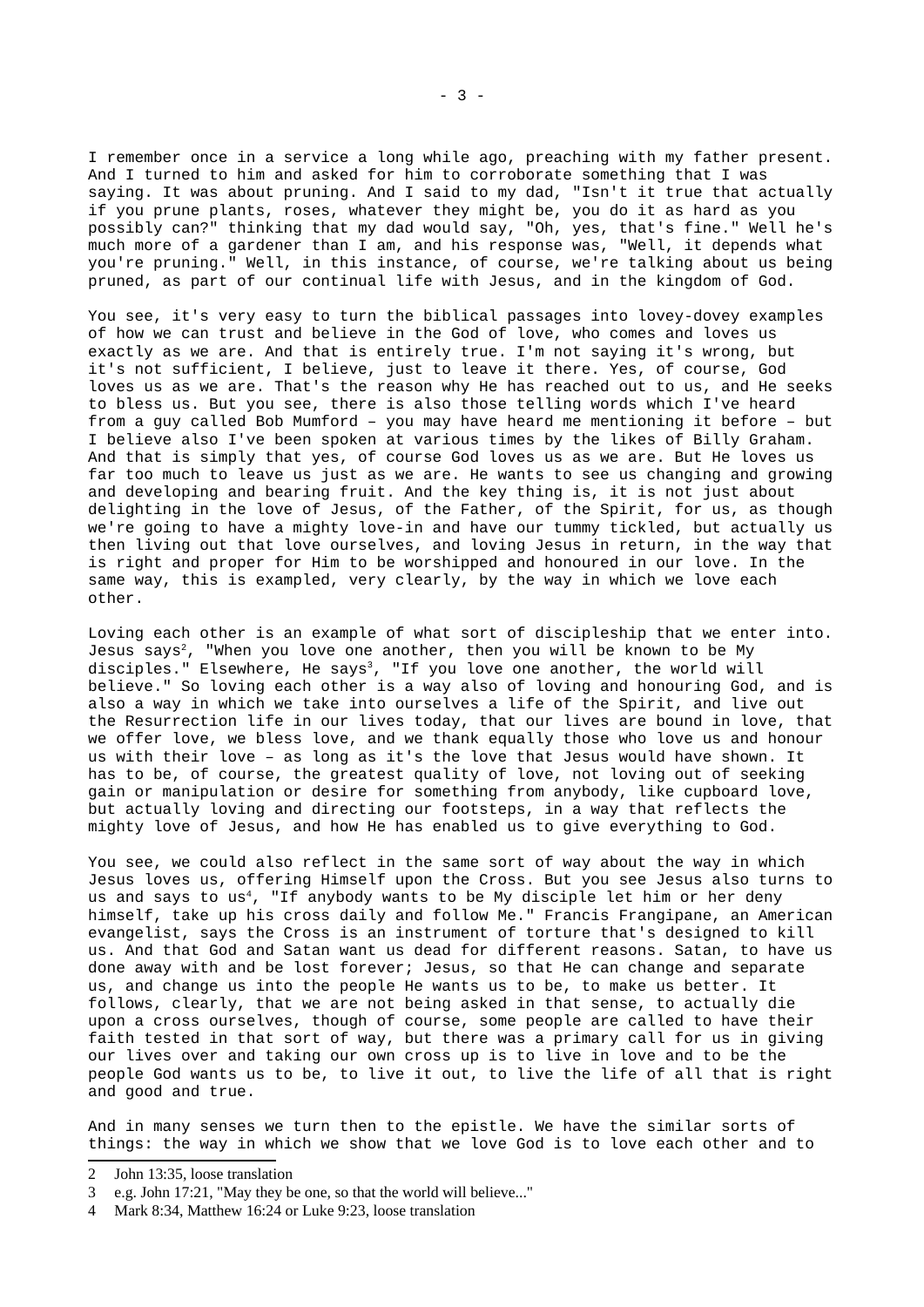love God. The way we show that is to delight and to fulfil His commandments<sup>[5](#page-3-0)</sup>, "To love one another as I have loved you." And so it goes on: the same message is repeated in the epistle. But there is a further step, to take that as well. As we read this evening, I asked Emma to read two further verses from where we were originally supposed to finish. And that was so that we could actually get a very clear perspective on something which I didn't think was quite clear enough if we would have ended at verse 6, because the writer of John's letter tells us that there are three witnesses to God's love and God's power. Let us just track those into how Jesus testified himself. The three witnesses are the blood, the water and the Spirit, though I fear I've probably not given those in the right order. I think it's Spirit, water, blood. Thank you, Emma, who is just off sight, for helping me with that.

- In the life of Jesus, we see clearly Jesus Himself dedicated Himself and offered Himself in the waters of baptism, when He went to John the Baptist, at the River Jordan.
- He is baptised, but then immediately filled with the Holy Spirit. And indeed, He lives the exemplary life of the Spirit from there on in. He is a man completely filled with the Holy Spirit, so the Holy Spirit bears testimony to Jesus as well.
- And finally, Jesus comes to the Cross and to His death, and therefore the blood of Jesus bears testimony to His work.

So we have the three witnesses of baptism, Cross, and the Holy Spirit.

So how do we fit that into this theme of living the life of the Spirit, living the life of the Resurrection, that I've been talking about? So let's just backtrack a little bit. There's a story in Mark's gospel<sup>[6](#page-3-1)</sup>, which is repeated in Matthew's gospel<sup>[7](#page-3-2)</sup>, which tells how in one instance, the disciples James and John come to Jesus and ask to sit in glory, one at the left, one at the right hand of Jesus, when he reigns in His Kingdom. The Matthean version has their mother asking that question for them, which I think is a real, but humorous piece, because isn't it just what a mother would want to do for their children: get them into the right places, the right influence and shape them up, but it's the Mark version I want to concentrate on. Because when Jesus has this request, He turns to James and John and He asks them this question: "Are you able to be baptised with the baptism that I am baptised with? Are you able to drink the cup that I will drink?" There's no answer to that. Because you see, to sit at the right- and the left-hand side, as Jesus explains, that Jesus in His Kingdom is not for Jesus to allocate. And it particularly rings true in Mark's gospel when the stories of the Resurrection are a little bit more enshrouded with fear and wonder and worry of exactly what is going on. Because the true place where Jesus reigns in glory is from the Cross. And on the Cross, Jesus has on his left-hand side and right-hand side, two thieves, one of whom, Luke tells us, is a penitent one, and will share with Jesus in Paradise on the very day that Jesus Himself dies.

But going back to James and John, and their now rather uncertain response to what Jesus says, perhaps they perceive something of what Jesus has committed Himself to. So Jesus it is who continues. He says to James and John, "You will be baptised with the baptism with which I am baptised; you will drink the cup that I drink." This is the life of God's Holy Spirit that will produce this in James and John. It will produce it in a similar way in each of the other 11 disciples who remain true to Jesus, and indeed to the new twelfth disciple Matthias. We read about it in the Acts of the Apostles, of how those disciples, and many, many other people, begin to follow Jesus in the power of the Spirit and live the Resurrection life.

But you see, that Resurrection life is not all froth and joy and bubble and happiness, and being content with everything because you have the joys of the

<span id="page-3-2"></span>7 Matthew 20:20-28

<span id="page-3-0"></span><sup>5</sup> John 13:34, loose translation

<span id="page-3-1"></span><sup>6</sup> Mark 10:35-45